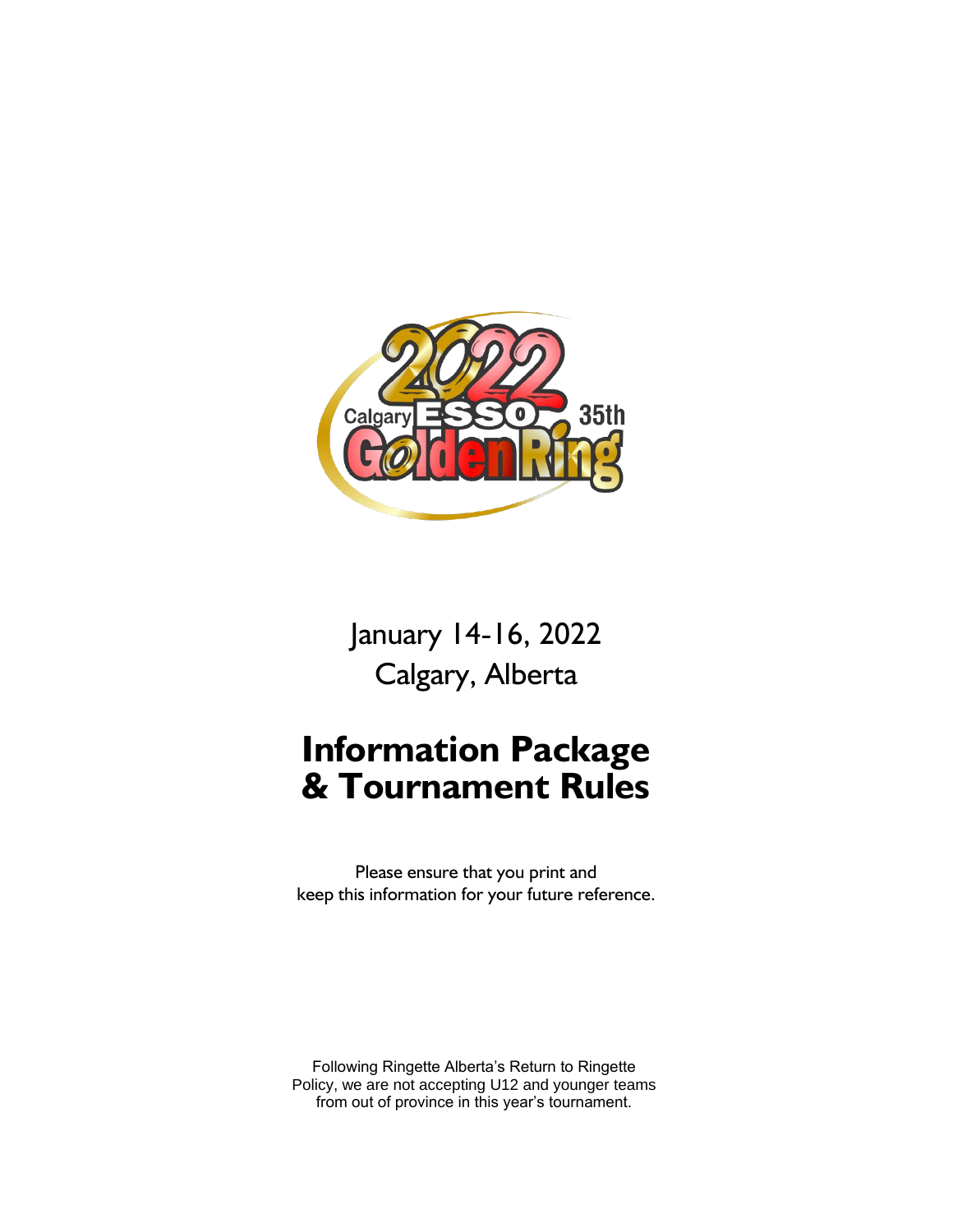## **TOURNAMENT OUTLINE**

#### 1. Guaranteed Games: AS, U10 guaranteed 4 games All U12, U14, U16, U19 guaranteed 3 games AA divisions of six or less will play a full round robin (i.e. five games in a six team division, four games in a five team division etc.)

2. Game Play:

AS, U10S1, U10S2 will have 24 minute run time halves All U10S3, U12, U14 will have 18 minute stop time halves U16AB, U19AB will have 20 minutes stop time halves U16AA, U19AA will have four 10 minute quarters. Shot clocks will be used for tournament games in all divisions except AS and U10.

- 3. All teams and players must be registered with their provincial association.
- 4. There is no mandatory stay and play policy. We ask all teams needing accommodation to please [patronize our host hotels](https://essogoldenring.ca/host-hotels) as they sponsor the tournament. See the website for host hotel information.
- 5. Teams must be available to play their first tournament game at the following times (guideline only-subject to change): AS, U10, U12 ............................**7:00 AM Friday, Jan. 14** U14, U16......................................**7:00 AM Friday, Jan. 14** U19 ..........................................**2:00 PM Friday, Jan. 14**
- 6. If a referee wishes to travel with your team, please include his/her name, address, phone number, email address and team affiliations with your application.

## **AS (Active Start) and U10:**

- "Friendship Series" with no semi or final games, where all participants will receive a medal.
- AS and U10 will follow [Ringette Calgary league policy.](https://ringettecalgary.ca/docs/rulesregs/12_ChildrensRingette.pdf)
- No Keely Blockers for all U10 levels.
- When possible, small nets will be used for AS and U10 games, but due to limited locations may not always be available.

## **Application Process:**

- Complete the application form on the website, essogoldenring.ca to add your team to the list of applicants.
- Once team selection is made an email will be sent to you advising you whether you have been accepted. If your application is successful you will be required to complete your Registration by paying the balance of your entry fee and submitting your team roster.
- Teams have until October 31st to withdraw their application.
- Should your team wish to withdraw your application please email us at egrtreg@gmail.com to be removed from the applicants list.

## **Payment:**

- Payment by credit card only.
- When teams apply they are required to pay a \$250 deposit.
- If a team withdraws by October 31st the \$250 will be refunded less a \$25 administration fee.
- If a team is NOT accepted the full deposit amount will be refunded.
- If a team IS accepted the \$250 goes toward their entry fee
- If a team withdraws after October 31st the deposit and entry fee are non-refundable.

## **For ALL Calgary Teams:**

As this is a Ringette Calgary tournament, volunteers are required from every Calgary team. Please be prepared to provide your volunteer names once you receive your notice of acceptance.

### **Critical Dates:**

- The closing date for ALL applications is October 31st.
- Teams will be selected & notified of acceptance by November 14th.

# **IMPORTANT POINTS TO NOTE:**

- Every effort will be made to provide teams with the best possible draw configurations. **Absolutely no changes will be made to the game schedule once it is complete**.
- The Game schedule will be posted on our website as soon it is complete, no later than the first week of January PLEASE be patient and allow our volunteers to enjoy the holiday season. **DO NOT expect a schedule to be complete before January 1st.**

## • **COACHES PACKAGES:**

Coaches packages are available for pick up Thursday evening before tournament start. Teams not picking up packages Thursday evening must make arrangements with the control room for pick up. Control room staff will be busy once the tournament starts so your patience is required. Coaches packages will no longer be available for pick up after the end of the last game on Friday.

### • **MINOR OFFICIALS:**

- AS, U10S1, U10S2 **HOME** teams are required to supply a timekeeper for all games.
- **ALL** U10S3 teams are required to supply **2 minor officials** for all games (timekeeper/scorekeeper/penalty box workers).
- U12, U14, U16, U19 **AWAY** teams are required to supply **2 minor officials** (scorekeeper/penalty box worker) **for ALL GAMES, except the gold medal final.** Penalty box workers are still required for the gold medal final.
- U12, U14, U16, U19 **HOME** teams are required to supply **3 minor officials** (shot clock operator/timekeeper/penalty box worker) for **ALL GAMES, except the gold medal final.** Penalty box workers are still required for the gold medal final.
- **Timekeepers, scorekeepers and shot clock operators will** be provided for all gold medal finals.
- **Shot clocks will be available at all arenas.**

A fine of \$100.00 CASH may be levied against teams who fail to provide minor officials.

## **COVID-19**

For the safety and protection of our community, The City of Calgary requires people to wear a face covering or mask in indoor public spaces. Further information regarding mandatory face covering is provided at the City of Calgary [website.](https://www.calgary.ca/content/www/en/home/csps/abs/bylaws-by-topic/face-covering-bylaw.html)

The City of Calgary Vaccine Passport Bylaw [65M2021](https://publicaccess.calgary.ca/lldm01/exccpa?func=ccpa.general&msgID=MTecAsrcAsM&msgAction=Download) requires many businesses and organizations to require proof of vaccination, recent negative COVID-19 test, or valid medical exemption letter to gain entry. Please be kind to all staff and business owners as they help ensure our safety. Further direction regarding the vaccine passport bylaw is provided at the City of Calgary [website.](https://www.calgary.ca/csps/cema/covid19/safety/COVID-19-vaccine-bylaw.html)

Requirements for entry to indoor public spaces may change before the commencement of the tournament.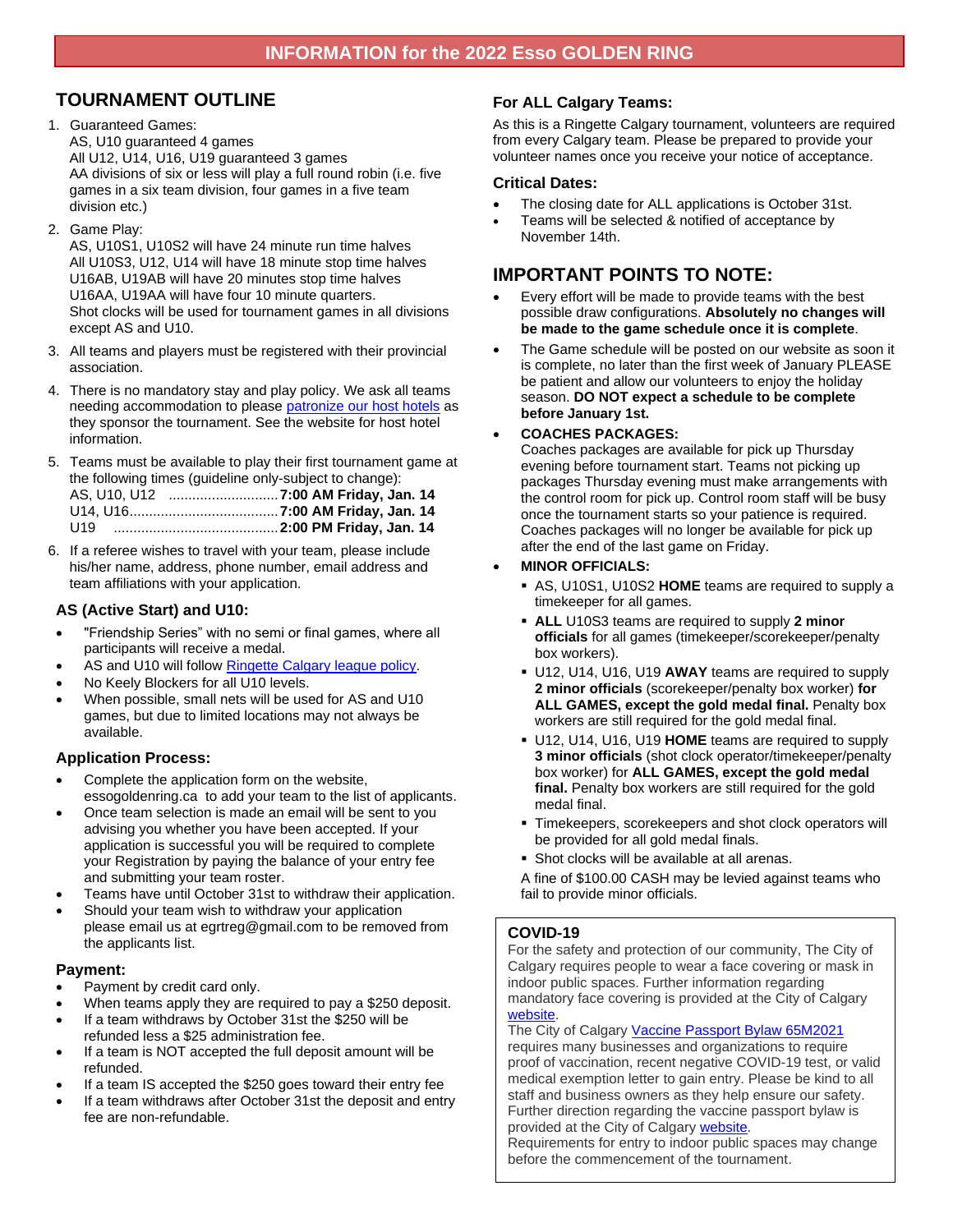

# **TOURNAMENT RULES**

# **General Rules**

- 1. The Official Rules of Ringette Canada will apply.
- 2. Teams must be ready to go on the ice 10 minutes before game time. Teams not iced within 2 minutes of the referee's whistle being blown to start the game will forfeit the game. The game will be played as an exhibition.
- 3. Game Reports are to be picked up at the check-in table of the arena. They are to be completed and signed by the coach at least 15 minutes before game time and returned to the table. Coaches must declare goaltenders (G), captains (C), alternate captains (A).

Coaches MUST also declare affiliate players (AP) / affiliate goalies (AG) on the game report if any are being used for that game. It is the responsibility of the team to ensure that both Ringette Alberta and the Tournament affiliated player rules are followed.

- 4. In the case of conflict in uniform color, the VISITING team must change their uniforms.
- 5. There will be at least a 2 minute break between halves or quarters, whichever the case may be.
- 6. In Quarter, Semi and Final games, the home team is determined by the published schedule.
- 7. Length of Halves or Quarters:

| AS, U10S1, U10S2 | 24 minute halves run time with<br>90 sec buzzer |
|------------------|-------------------------------------------------|
| U10S3            | 18 minute halves stop time<br>(no shot clocks)  |
| U12, U14         | 18 minute halves stop time                      |
| U16AB, U19AB     | 20 minute halves stop time                      |
| U16AA, U19AA     | 10 minute quarters stop time                    |

*\*\*\*The game clock will be dropped to 2 minutes when there is 5 minutes of ice time remaining\*\*\**

- 8. Good sportsmanship will be stressed throughout the tournament.
	- The head coach or acting head coach for any TEAM accumulating MORE THAN 30 Penalty Minutes in any ONE GAME, shall be suspended from that game and for their next tournament game.
	- (No grievances will be accepted)
	- A MATCH penalty will automatically result in suspension from all subsequent tournament games plus possible additional games after Provincial Association review.
	- A MISCONDUCT penalty will result in a one tournament game suspension for players. A MISCONDUCT penalty will result in suspension from all subsequent tournament games for coaches plus possible additional games after Provincial Association review.
- 9. Game scores for U12 to U19 will be displayed, posted, and recorded for tie-breaking procedures, with a MAXIMUM SEVEN GOAL difference.
- 10. Any team wishing to file a protest may do so by submitting their request in writing, along with \$250, to the Control Centre at the North East Sportsplex. Notification of a protest must be received within one hour of the completion of game or incident. A grievance committee comprised of five members of the EGRT committee, Ringette Calgary Board member and a referee representative will meet to deal with any protests received. (If the protest is upheld the \$250 will be refunded). No game protests involving referee judgment will be accepted. **THE REFEREE'S DECISION SHALL BE FINAL.**

# **Player Affiliation Rules**

## **For ALL Teams:**

Game Reports are checked at the Control Centre for proper use of affiliated players. Teams are required to strike the names of players who are not participating in a game from the game report to ensure proper verification. When using an affiliate, the name(s) of the player(s) and their jersey number must be clearly identified on the game report by writing "AP" or "AG" by their name.

The **Maximum** number of players listed on a game report: NOTE: "**players" includes** goaltenders, skaters and affiliates.

| When using affiliate(s) as skater(s) only  12 players |  |
|-------------------------------------------------------|--|
| When using affiliate skater(s)                        |  |
|                                                       |  |
| When only using an affiliate goalie 18 players        |  |
|                                                       |  |

\*\*No more than 5 affiliate players in any one game\*\*

## **For ALBERTA Teams:**

Affiliate players must be registered on your Provincial Roster as per the Ringette Alberta Operating Policies and Procedures.

## **For OUT-OF-PROVINCE Teams:**

- A. A team may have affiliated with it, a player (s) in a lower level of the same age group and or player(s) of the same level in a lower age group from within the same community or boundary. (For example, a U16A team may have affiliated with it, U16B players or U14A players. However, a U16B team may NOT have a U14A player affiliated with it)
- B. The team using the affiliated player must have written permission from the coach of that player's regular team (without this permission the affiliated player will be deemed ineligible). We must also have a copy of the affiliate players' regular team provincial registration.